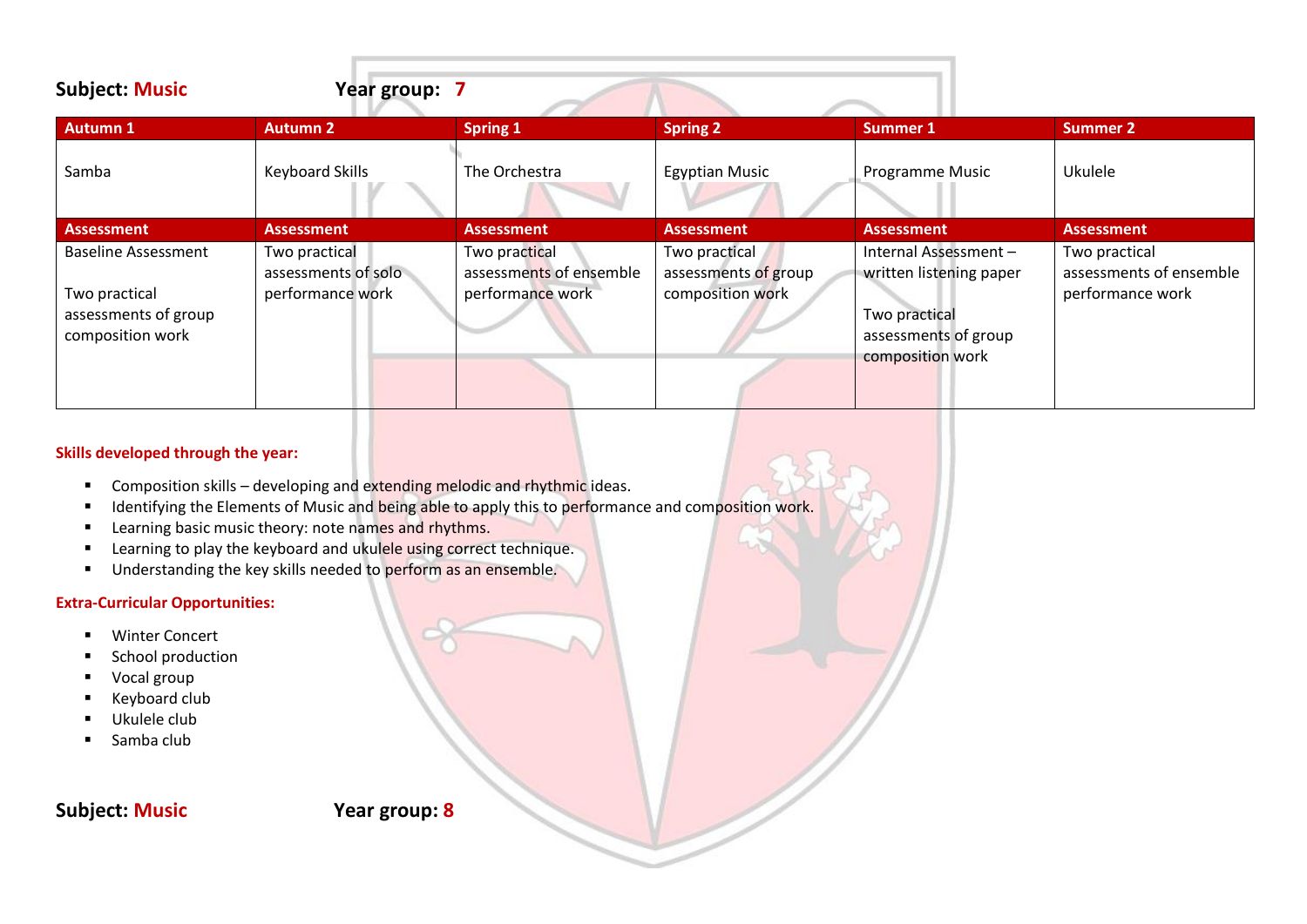| <b>Autumn 1</b>                                          | <b>Autumn 2</b>                                           | <b>Spring 1</b>                                              | <b>Spring 2</b>                                                                                             | Summer 1                                                  | <b>Summer 2</b>                                                         |
|----------------------------------------------------------|-----------------------------------------------------------|--------------------------------------------------------------|-------------------------------------------------------------------------------------------------------------|-----------------------------------------------------------|-------------------------------------------------------------------------|
| <b>Ground Bass</b>                                       | Djembe drumming                                           | Pop Music                                                    | <b>Electronic Music</b>                                                                                     | Soundscapes                                               | <b>Computer Game Music</b>                                              |
| <b>Assessment</b>                                        | <b>Assessment</b>                                         | <b>Assessment</b>                                            | <b>Assessment</b>                                                                                           | <b>Assessment</b>                                         | <b>Assessment</b>                                                       |
| Two practical<br>assessments of solo<br>performance work | Two practical<br>assessments of group<br>composition work | Two practical<br>assessments of ensemble<br>performance work | Internal Assessment-<br>written listening paper<br>Two practical<br>assessments of solo<br>composition work | Two practical<br>assessments of group<br>composition work | Two practical<br>assessments of solo or<br>ensemble performance<br>work |

- Composition skills developing and extending melodic and rhythmic ideas, including use of more complex rhythms.
- Identifying the Elements of Music and being able to apply this to performance and composition work.
- Remembering basic music theory: note names and rhythms.
- **EXEC** Learning to play the keyboard hands together.
- Learning to play guitar and drum kit.
- **■** Understanding the key skills needed to perform as an ensemble.

#### **Extra-Curricular Opportunities:**

- Winter Concert
- School production
- Vocal group
- Keyboard club
- Ukulele club
- Samba club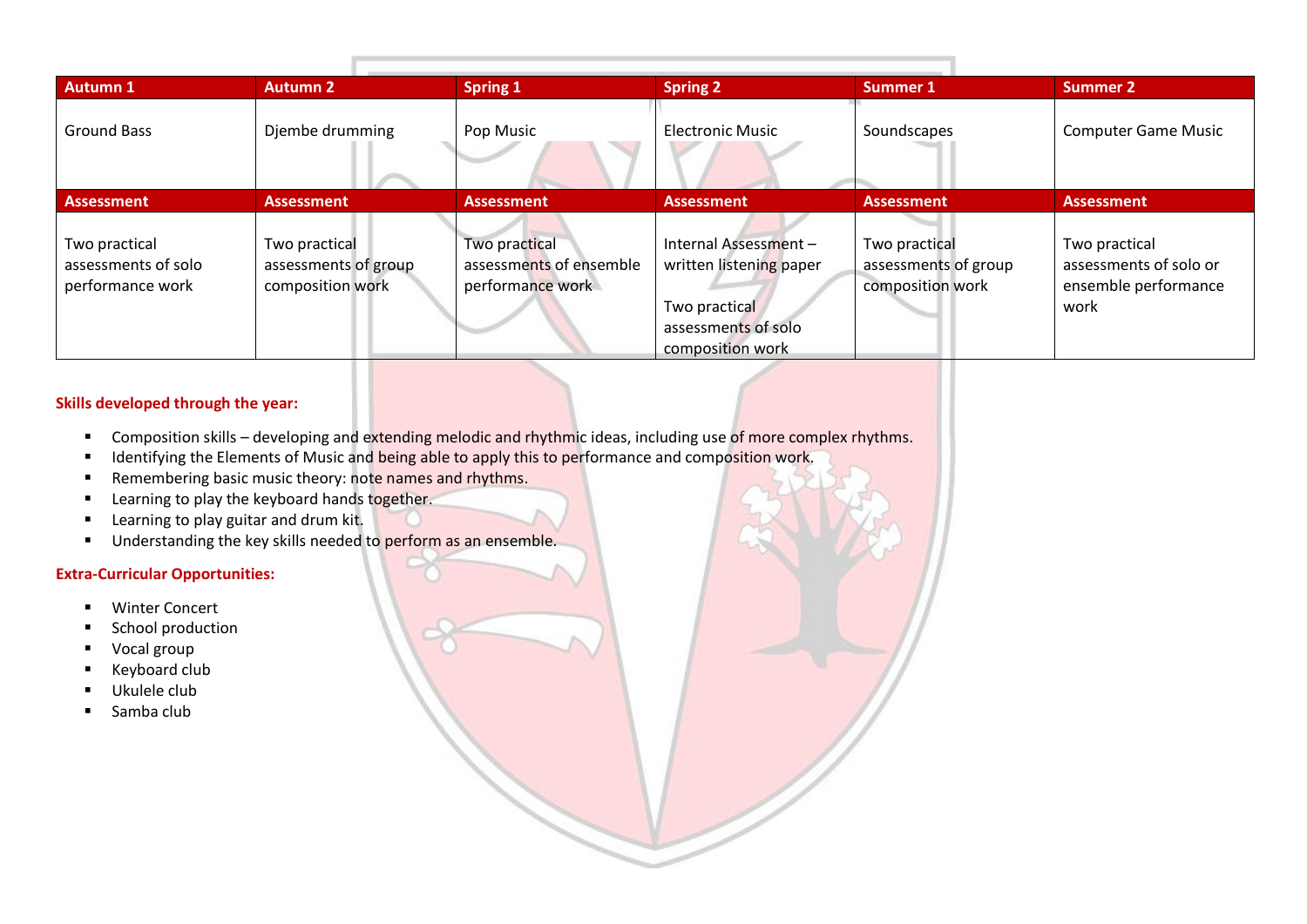## **Subject: Music Year group: 9**

**GCSE title:** Music

**Exam Board:** Edexcel

#### Component 1: Performing (practical)

- 30% of final grade
- 1 solo performance
- 1 ensemble performance

## Component 2: Composing (practical)

- 30% of final grade
- 1 free composition
- 1 composition to a brief set by Pearson Edexcel

## Component 3: Appraising (written)

- 40% of final grade- 1 hour 45 minutes
- Six listening questions based on the set works
- One dictation question
- One unfamiliar listening question
- One essay comparing a set work with an unfamiliar piece of music

| <b>Autumn 1</b>          | <b>Autumn 2</b> | <b>Spring 1</b> | <b>Spring 2</b>                                         | <b>Summer 1</b>                                                          | <b>Summer 2</b>                                                                                               |
|--------------------------|-----------------|-----------------|---------------------------------------------------------|--------------------------------------------------------------------------|---------------------------------------------------------------------------------------------------------------|
| <b>Elements of Music</b> | Pop Music       | Theory          | Area of Study 4 - 'Release'<br>by Afro Celt Soundsystem | Area of Study 4 - 'Samba<br>em Prelúdio' by<br><b>Esperanza Spalding</b> | Area of Study 3 - 'Main<br>Title Theme/Rebel<br><b>Blockade Runner' from</b><br>Star Wars by John<br>Williams |
|                          | <b>Musicals</b> |                 |                                                         |                                                                          |                                                                                                               |

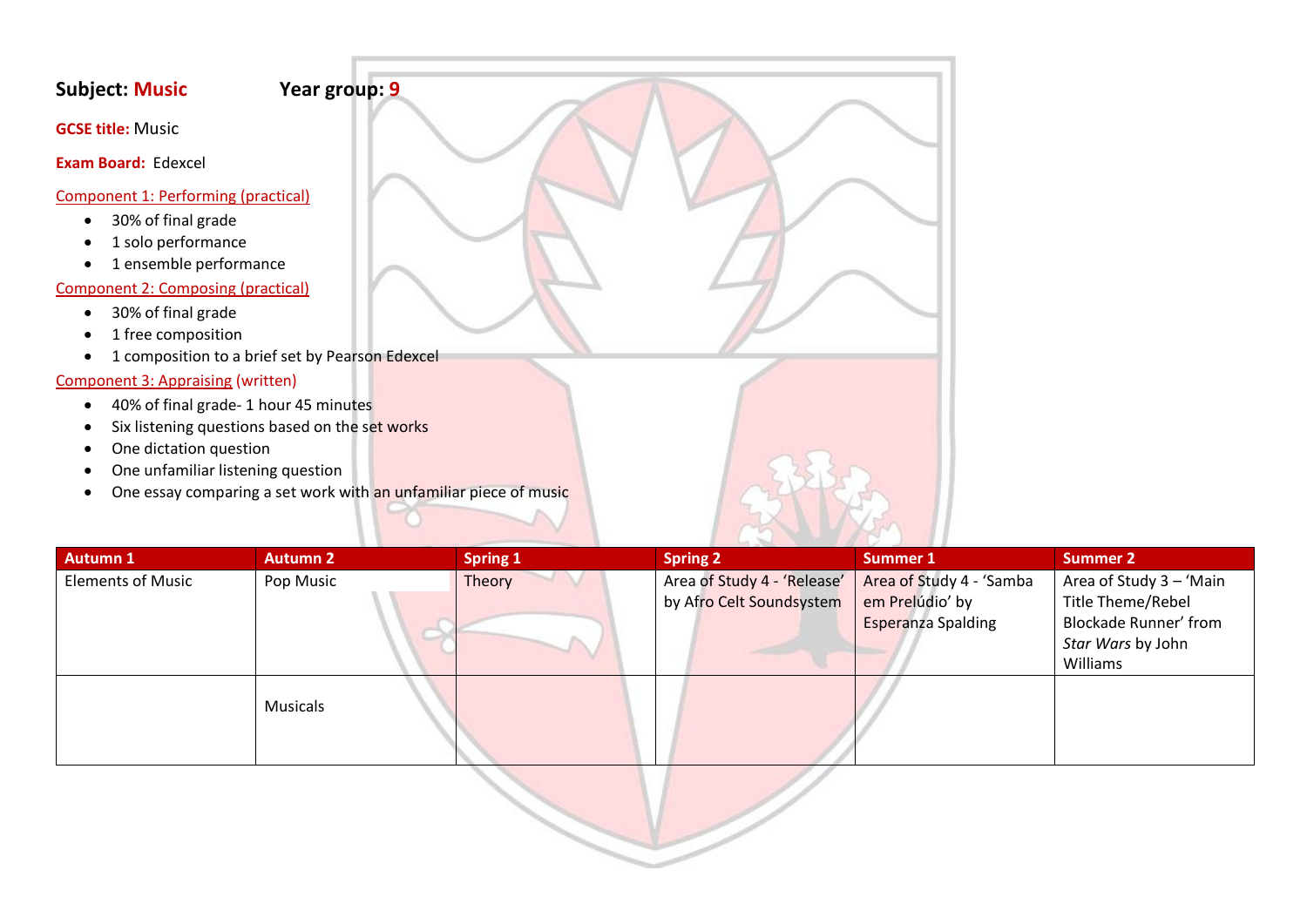| Pop Song composition                                                         | Theme and Variations<br>composition                                                                                    | Blues composition                                          | Pop Song composition                        | Theme and Variations<br>composition                                                            | <b>Blues composition</b>                                             |
|------------------------------------------------------------------------------|------------------------------------------------------------------------------------------------------------------------|------------------------------------------------------------|---------------------------------------------|------------------------------------------------------------------------------------------------|----------------------------------------------------------------------|
| <b>Assessment</b>                                                            | <b>Assessment</b>                                                                                                      | <b>Assessment</b>                                          | <b>Assessment</b>                           | <b>Assessment</b>                                                                              | <b>Assessment</b>                                                    |
| <b>Elements of Music test</b><br>Ongoing feedback on<br>composition progress | Ensemble performance in<br>preparation for the<br><b>Winter Concert</b><br>Ongoing feedback on<br>composition progress | Theory test<br>Ongoing feedback on<br>composition progress | Ongoing feedback on<br>composition progress | Internal Assessment-<br>written listening paper<br>Ongoing feedback on<br>composition progress | Area of Study 4 test<br>Ongoing feedback on<br>composition progress. |

- Understanding the Elements of Music from a GCSE perspective.
- Developing understanding of theory from key stage three.
- Understanding the requirements for the performing element of the GCSE course.
- Understanding the requirements of the composition element of the GCSE course.
- Analysing set works.
- Using Cubase and Noteflight to compose.

#### **Extra-Curricular Opportunities:**

- Winter Concert
- School production
- Theatre trips
- Concert trips

## **Resources to support independent learning – Include titles of text/revision books and useful other resources:**

- Edexcel GCSE Study Guide
- Edexcel GCSE Revision Guide

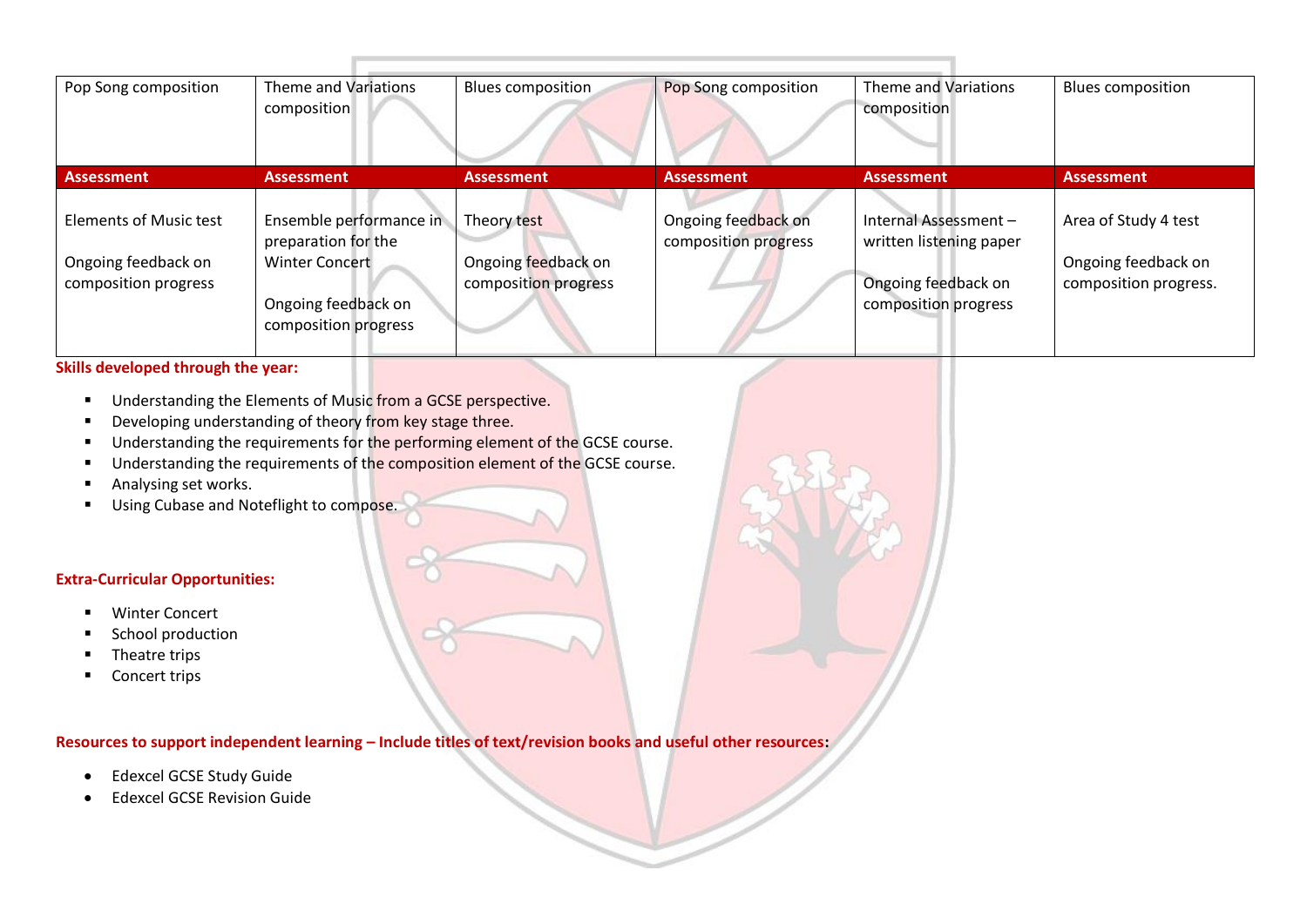## **Subject: Music Year group: 10**

**GCSE title:** Music

**Exam Board:** Edexcel

#### Component 1: Performing (practical)

- 30% of final grade
- 1 solo performance
- 1 ensemble performance

## Component 2: Composing (practical)

- 30% of final grade
- 1 free composition
- 1 composition to a brief set by Pearson Edexcel

## Component 3: Appraising (written)

- 40% of final grade- 1 hour 45 minutes
- Six listening questions based on the set works
- One dictation question
- One unfamiliar listening question
- One essay comparing a set work with an unfamiliar piece of music

| <b>Autumn 1</b>                                                           | <b>Autumn 2</b>                              | <b>Spring 1</b>                                              | <b>Spring 2</b>                            | <b>Summer 1</b>                                                                                                          | <b>Summer 2</b>                                                                                              |
|---------------------------------------------------------------------------|----------------------------------------------|--------------------------------------------------------------|--------------------------------------------|--------------------------------------------------------------------------------------------------------------------------|--------------------------------------------------------------------------------------------------------------|
| Area of Study 3 - 'Defying<br>Gravity' from Wicked by<br>Stephen Schwartz | Area of Study 2 - 'Killer<br>Queen' by Queen | Area of Study 2 - 'Music<br>for a While' by Henry<br>Purcell | Dictation and Unfamiliar<br>listening      | Area of Study $1 - '3^{rd}$<br>movement from<br><b>Brandenburg Concerto</b><br>no. 5 in D major' by J. S.<br><b>Bach</b> | Area of Study $1 - 1$ <sup>st</sup><br>movement from Piano<br>Sonata no. 8 in C minor'<br>by L van Beethoven |
| Theme and Variations<br>composition                                       | <b>Blues composition</b>                     | Free composition                                             | <b>Theme and Variations</b><br>composition | <b>Blues composition</b>                                                                                                 | Free composition                                                                                             |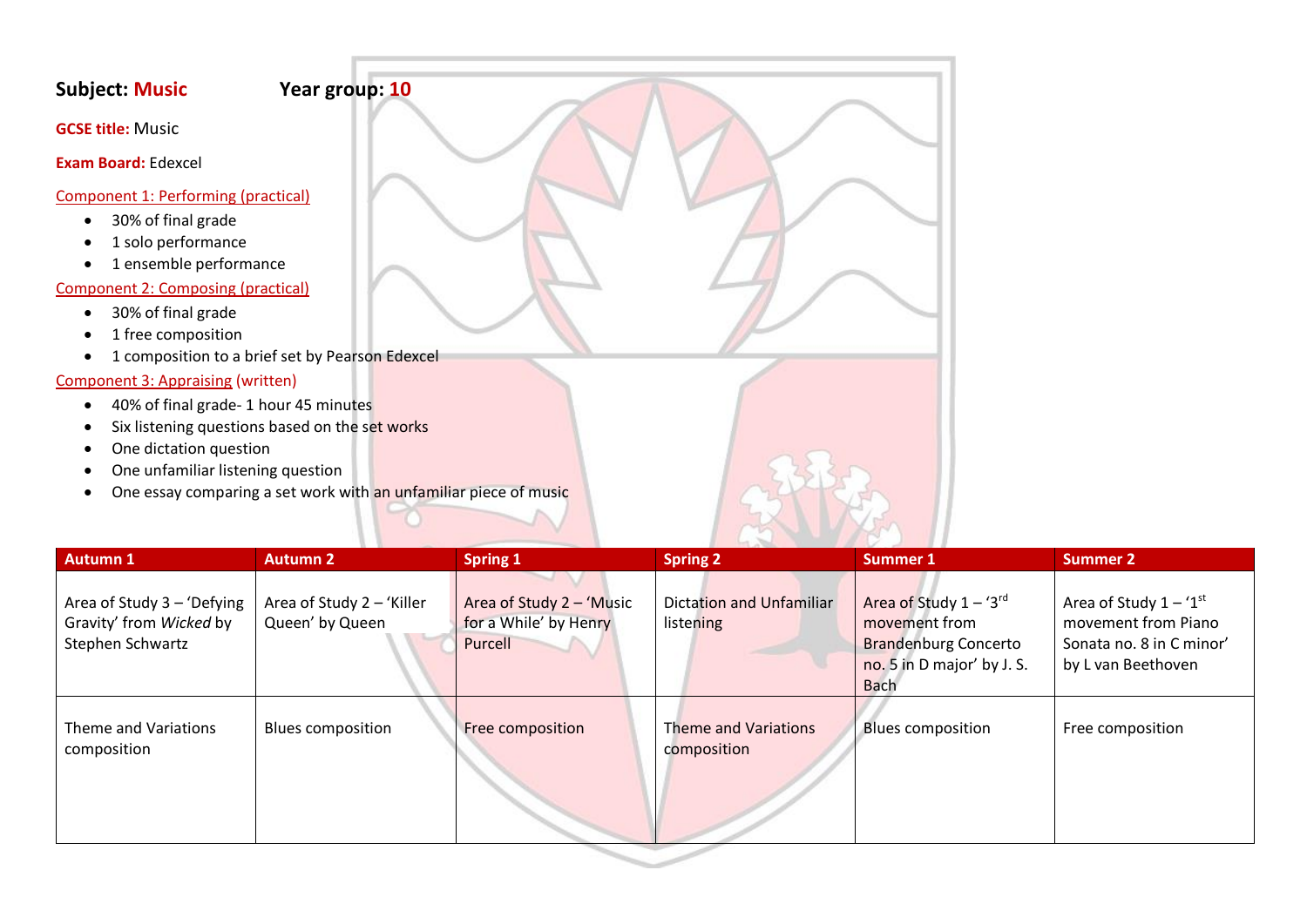| <b>Assessment</b>    | <b>Assessment</b>                         | <b>Assessment</b>    | <b>Assessment</b>                                 | Assessment                                | <b>Assessment</b>     |
|----------------------|-------------------------------------------|----------------------|---------------------------------------------------|-------------------------------------------|-----------------------|
| Area of Study 3 test | Internal assessment:<br>Component 3 paper | Area of Study 2 test | <b>Dictation and Unfamiliar</b><br>listening test | Internal Assessment-<br>Component 3 paper | Area of Study 1 test  |
| Ongoing feedback on  |                                           | Ongoing feedback on  |                                                   |                                           | Ongoing feedback on   |
| composition progress | Ongoing feedback on                       | composition progress | Ongoing feedback on                               | Internal assessment-                      | composition progress. |
|                      | composition progress                      |                      | composition progress                              | Solo performance                          |                       |
|                      |                                           |                      |                                                   | Ongoing feedback on                       |                       |
|                      |                                           |                      |                                                   | composition progress                      |                       |

- Understanding the Elements of Music from a GCSE perspective.
- Understanding the requirements for the performing element of the GCSE course.
- Understanding the requirements of the composition element of the GCSE course.
- Analysing set works.
- Using Cubase and Noteflight to compose.

#### **Extra-Curricular Opportunities:**

- Winter Concert
- School production
- **■** Theatre trips
- Concert trips

**Resources to support independent learning – Include titles of text/revision books and useful other resources:**

- Edexcel GCSE Study Guide
- Edexcel GCSE Revision Guide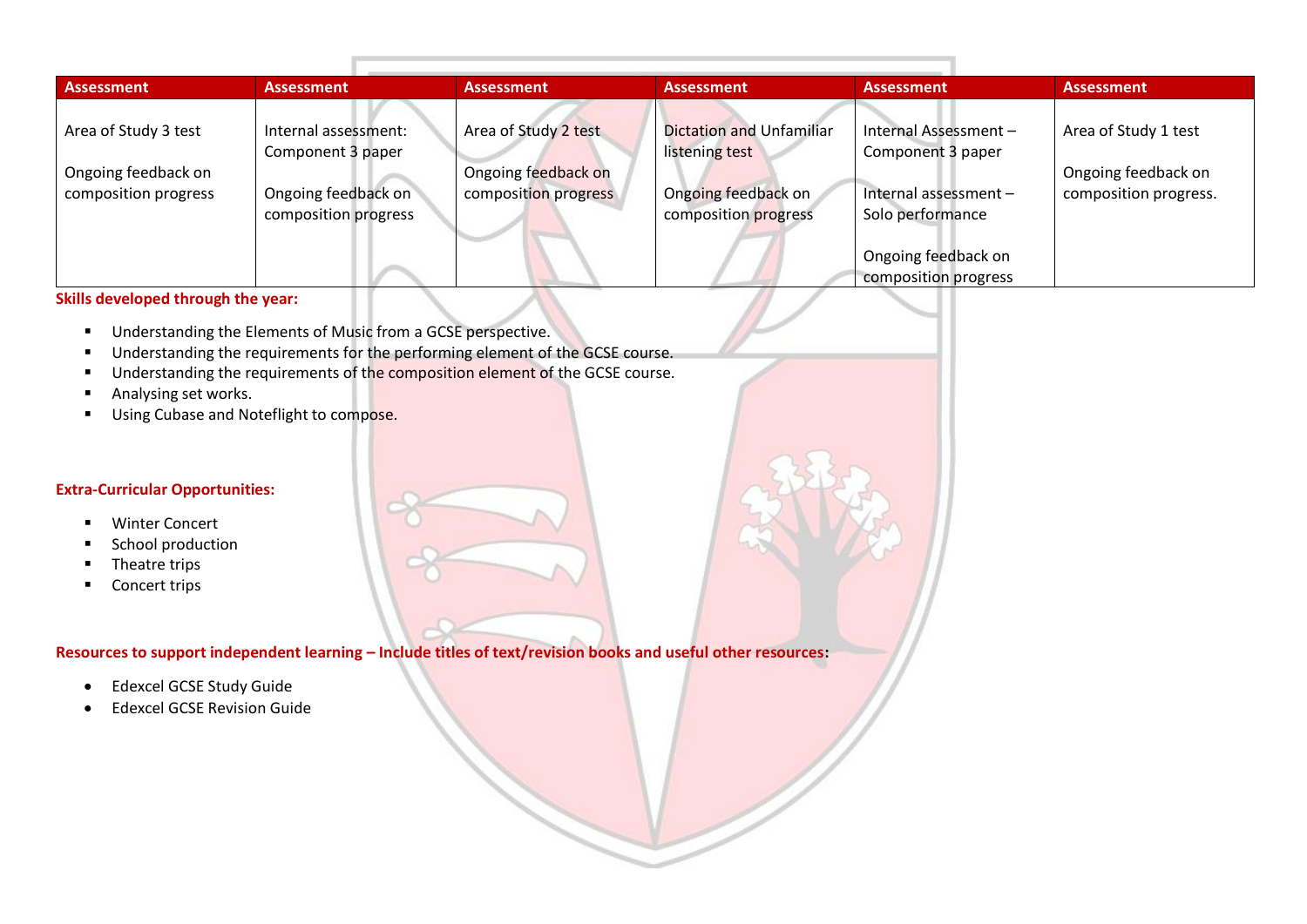## **Subject: Music Year group: 11**

**GCSE title:** Music

**Exam Board:** Edexcel

#### Component 1: Performing (practical)

- 30% of final grade
- 1 solo performance
- 1 ensemble performance

## Component 2: Composing (practical)

- 30% of final grade
- 1 free composition
- 1 composition to a brief set by Pearson Edexcel

## Component 3: Appraising (written)

- 40% of final grade- 1 hour 45 minutes
- Six listening questions based on the set works
- One dictation question
- One unfamiliar listening question
- One essay comparing a set work with an unfamiliar piece of music

| <b>Autumn 1</b>                                                           | <b>Autumn 2</b>                                                                                                   | <b>Spring 1</b>                                                                                   | <b>Spring 2</b>                           | Summer 1                                        | <b>Summer 2</b>                        |
|---------------------------------------------------------------------------|-------------------------------------------------------------------------------------------------------------------|---------------------------------------------------------------------------------------------------|-------------------------------------------|-------------------------------------------------|----------------------------------------|
| Area of Study 3 - 'Defying<br>Gravity' from Wicked by<br>Stephen Schwartz | Area of Study $1 - '3^{rd}$<br>movement from<br><b>Brandenburg Concerto</b><br>no. 5 in D major' by J. S.<br>Bach | Area of Study $1 - 1$ st<br>movement from Piano<br>Sonata no. 8 in C minor'<br>by L van Beethoven | Revision                                  | Revision                                        | Examination                            |
| Free composition                                                          | Free composition                                                                                                  |                                                                                                   |                                           |                                                 |                                        |
| <b>Assessment</b>                                                         | <b>Assessment</b>                                                                                                 | <b>Assessment</b>                                                                                 | <b>Assessment</b>                         | <b>Assessment</b>                               | <b>Assessment</b>                      |
| Area of Study 3 test                                                      | Internal assessment:<br>Component 3 paper                                                                         | Area of Study 1 test                                                                              | Internal assessment:<br>Component 3 paper | In-class assessments of<br>past paper questions | Component 3: Appraising<br>examination |